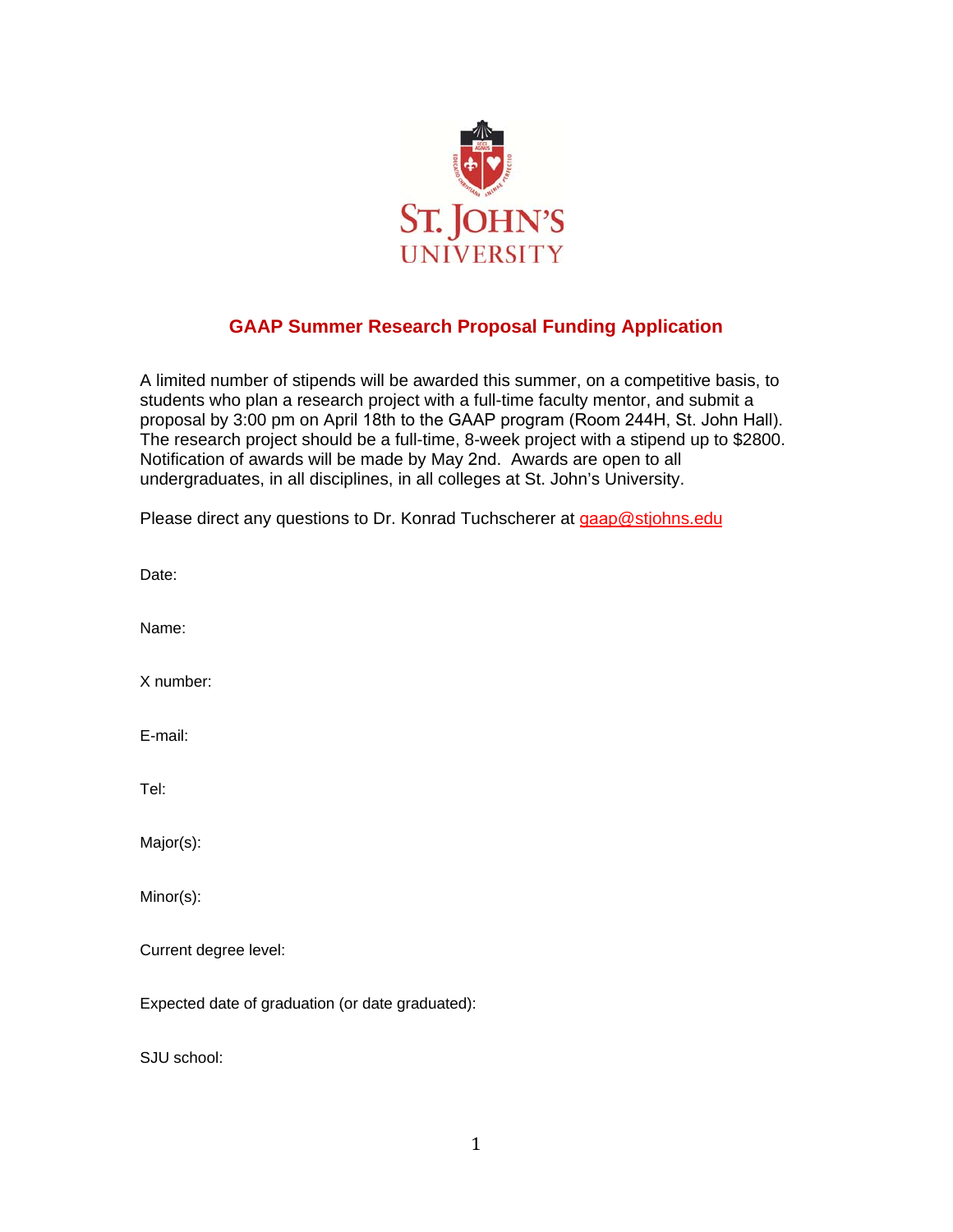SJU campus:

Undergrad GPA:

Graduate GPA:

List all *other* colleges/universities attended:

Gender: **OMale OFemale** 

Are you a US citizen? Nes  $\Box$  No

Country of Birth?

List any research experience with dates:

Name of mentor for research or a professor who has guided you:

Plans following graduation:

Interesting information about you:

Honors/Awards Received (check box if applicable):

| □ Presidential Scholar | Honors Program                 | <b>□Silver Key Recipient</b> |
|------------------------|--------------------------------|------------------------------|
| □President's Society   | Skull and Circle Honor Society | □McNair Scholar              |
| □ Ozanam Scholar       | Gold Key Recipient             |                              |
| Other (list)           |                                |                              |